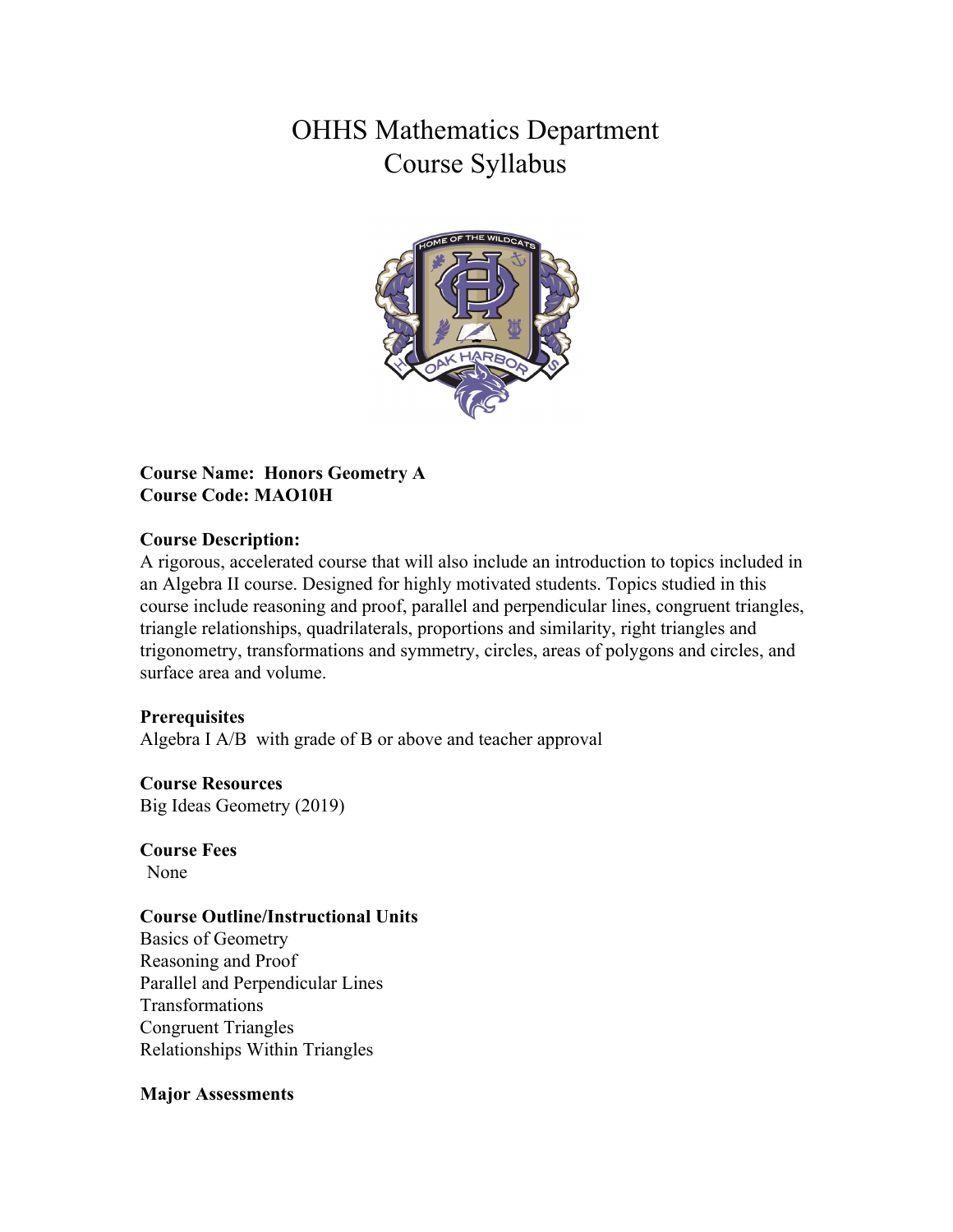Major Assessments will include some mid-chapter quizzes and end of unit exams for each unit of study. Additionally, students will be given End of Trimester exams over topics from the entire trimester.

# **Extra Help**

Teachers will provide information regarding tutoring in classroom procedures. Students are encouraged to take advantage of tutoring opportunities and assistance will be offered in class.

# **RE-DO POLICY:**

OHHS is an effort based school where we believe all students can learn. We also know that students learn at different rates. Thus, we are implementing a re-do policy that recognizes the needs of individual learners.

- $\bullet$  100% Re-do
	- o Assessments (with exception of the Final Trimester exam)
	- o Homework/classwork is seen as work advancing a student towards mastery and is used as a *formative* assessment and is graded *primarily* for completion. Individual plans may be made for students who struggle with length of assignments. Assignments may be turned in for full credit during the current unit of study.
- Assessments: Teachers will
	- o Allow students to complete brief supportive assignments/practice (or study guide) to assist them in attaining mastery in either the complete assessment or areas of an assessment on which they were deficient to be completed either after school, outside of school or in the classroom depending upon availability time of the student and teacher
	- o Once the student has been given the opportunity to work on skills needed for mastery; students will be given the opportunity to retake parts or the entirety of the assessment for full credit with a general two week timeline to complete once the original assessment is scored. Dates of availability to obtain this opportunity will be provided (flexibility will be provided to meet student and teacher schedules). Students who miss those opportunities waive their rights to redo the exam.
	- o Once the deadline has passed students will be given the higher of the two grades on the Assessment or Redo for up to 100% (this could include a 0% on the assessment) Extenuating circumstances such as illness can allow the teacher to extend the deadline.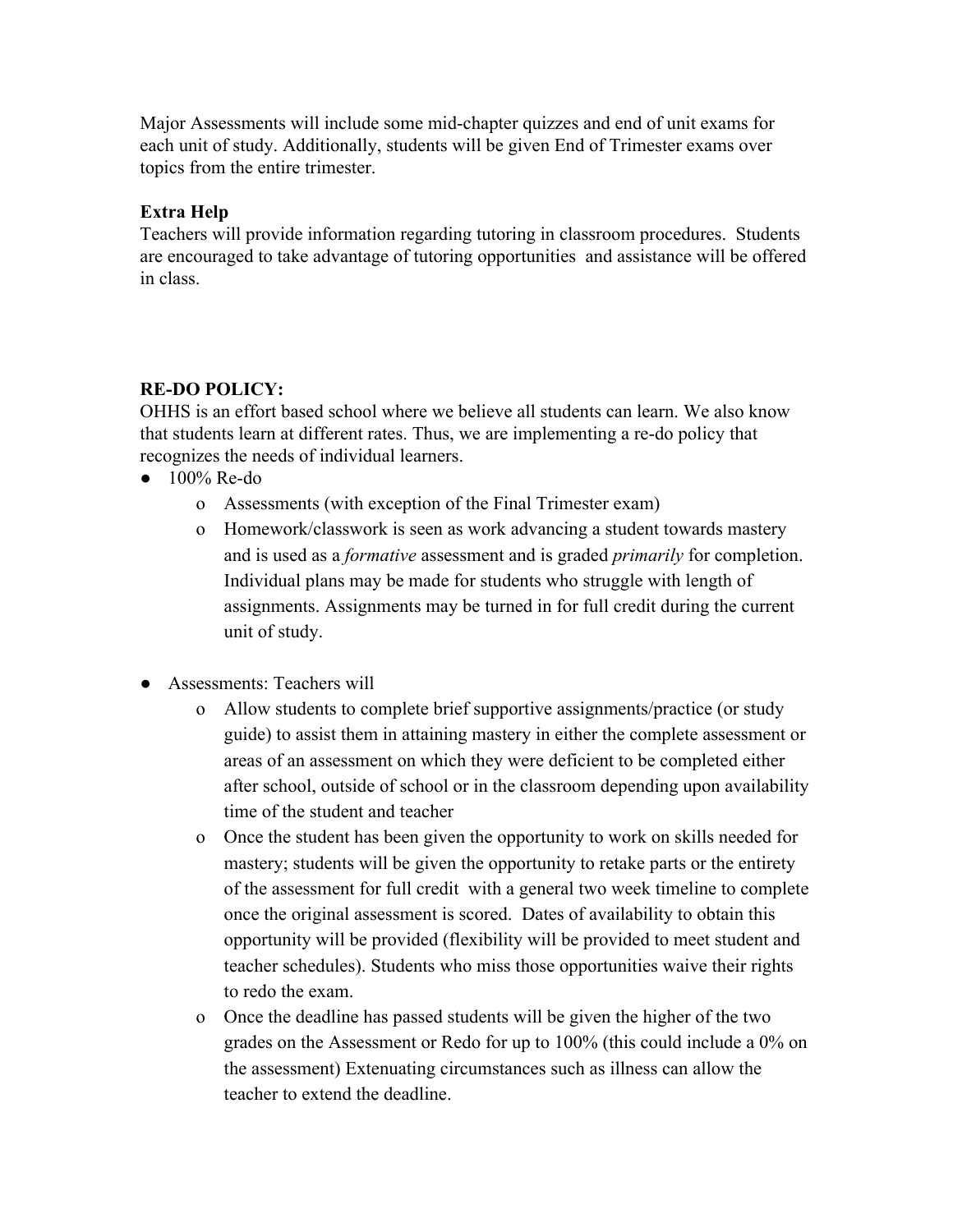# **Weighted Categories**

Set department categories and weighting

| Category            | <b>Percentage of Overall Grade</b> |
|---------------------|------------------------------------|
| Classwork/homework  | 10%                                |
| Assessments/quizzes | 75%                                |
| Final               | 15%                                |

# **Grading Scale:**

| <b>Regular Scale</b> |                  |
|----------------------|------------------|
| <b>Letter Grade</b>  | Percentage       |
| $\mathbf{A}$         | 93% and Above    |
| $A -$                | 90%-92.99%       |
| $B+$                 | 87%-89.99%       |
| B                    | 83%-86.99%       |
| $B-$                 | 80-82.99%        |
| $C+$                 | 77%-79.99%       |
| $\mathbf C$          | 73-76.99%        |
| $C-$                 | 70-72.99%        |
| $D+$                 | 67%-69.99%       |
| D                    | 60%-66.99%       |
| F                    | 59.99% and Below |

## **OHHS PLAGIARISM POLICY:**

Any student, who knowingly turns in any work that has been done by someone other than himself or herself, and fraudulently represents it as his/her own, shall be considered to have cheated. Cheating also includes: aiding someone else in cheating, the use or preparation of written, pictorial, electronic or other materials not authorized by the instructor during a test or assignment, the use of testing materials obtained previous to the